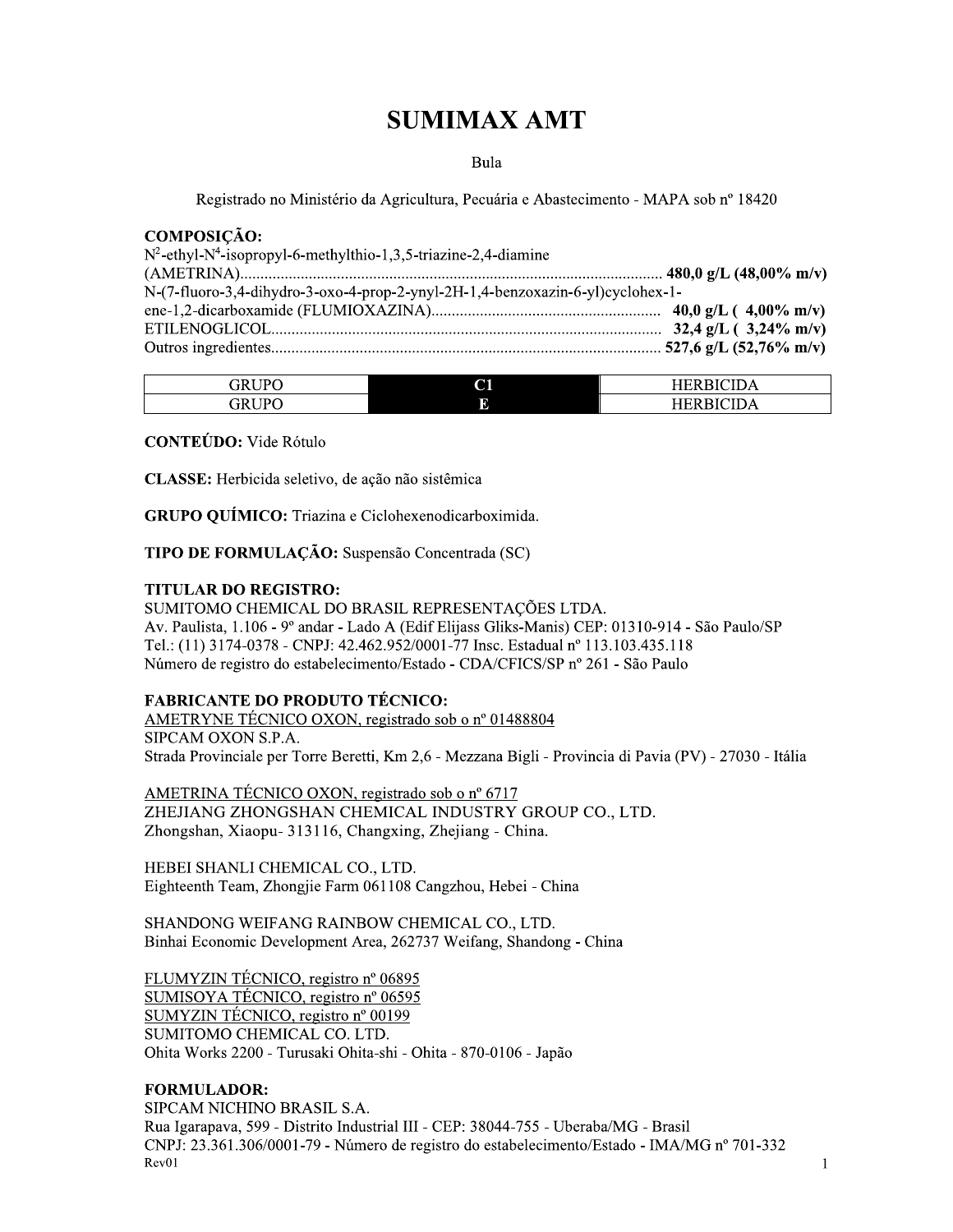| Nº do lote ou partida: |  |
|------------------------|--|
| Data de fabricação:    |  |
| Data de vencimento:    |  |

**VIDE EMBALAGEM** 

#### ANTES DE USAR O PRODUTO LEIA O RÓTULO, A BULA E A RECEITA AGRONÔMICA E **CONSERVE-OS EM SEU PODER.**

# É OBRIGATÓRIO O USO DE EQUIPAMENTOS DE PROTEÇÃO INDIVIDUAL. PROTEJA-SE.

# É OBRIGATÓRIA A DEVOLUÇÃO DA EMBALAGEM VAZIA.

Indústria Brasileira

# CLASSIFICAÇÃO TOXICOLÓGICA - CATEGORIA 5 - PRODUTO IMPROVÁVEL DE **CAUSAR DANO AGUDO**

#### CLASSIFICAÇÃO DO POTENCIAL DE PERICULOSIDADE AMBIENTAL: CLASSE II -PRODUTO MUITO PERIGOSO AO MEIO AMBIENTE

Cor da faixa: Azul PMS Blue 293 C



# **INSTRUÇÕES DE USO:**

| <b>Culturas</b>    | <b>Plantas Infestantes</b><br>Nome comum / Nomes científicos                                                                                                                                                                                                                                                                     | <b>Modalidade De</b><br>Aplicação                                                  | <b>Dose</b>                       | Volume de<br>calda | Nº máximo de<br>aplicações |
|--------------------|----------------------------------------------------------------------------------------------------------------------------------------------------------------------------------------------------------------------------------------------------------------------------------------------------------------------------------|------------------------------------------------------------------------------------|-----------------------------------|--------------------|----------------------------|
| Cana-de-<br>açúcar | Capim-colchão ou milha<br>Digitaria nuda,<br>Digitaria horizontalis<br>Capim-colonião<br>Panicum maximum<br>Capim-marmelada ou papuã<br>Brachiaria plantaginea<br>Corda-de-viola<br>Ipomoea quamoclit,<br>Ipomoea purpúrea<br>Ipomoea heredifolia<br>Ipomoea grandifolia<br>Leiteira ou amendoim-bravo<br>Euphorbia heterophylla | Pré-emergência da<br>cana-de-açúcar e<br>das plantas<br>daninhas em área<br>total. | $3,0$ a 4,0<br>$L$ p.c./ha<br>(1) | 180 a 200<br>L/ha  |                            |

utilizar as doses menores em solos mais leves (arenosos) e as doses maiores em solos mais pesados (argilosos)  $(1)$ 

Efetuar o controle de Ipomoea hederifolia somente em solos leves (arenosos).  $(2)$ 

# NÚMERO, ÉPOCA E INTERVALO DE APLICAÇÃO:

Fazer 01 (uma) aplicação na época recomendada.

Aplicar o SUMIMAX AMT após o plantio dos toletes da cana-de-açúcar ou logo após o corte (canasoca), antes da emergência da cultura e das plantas daninhas. Em caso da cana-soca, as plantas daninhas de preferência não devem estar germinadas no momento da aplicação ou estar no máximo em estádio de pós-emergência precoce (folhas largas com 2 a 4 folhas e gramíneas antes do perfilhamento). Não utilizar o produto em períodos prolongados de seca.

## **MODO DE APLICAÇÃO:**

 $Rev01$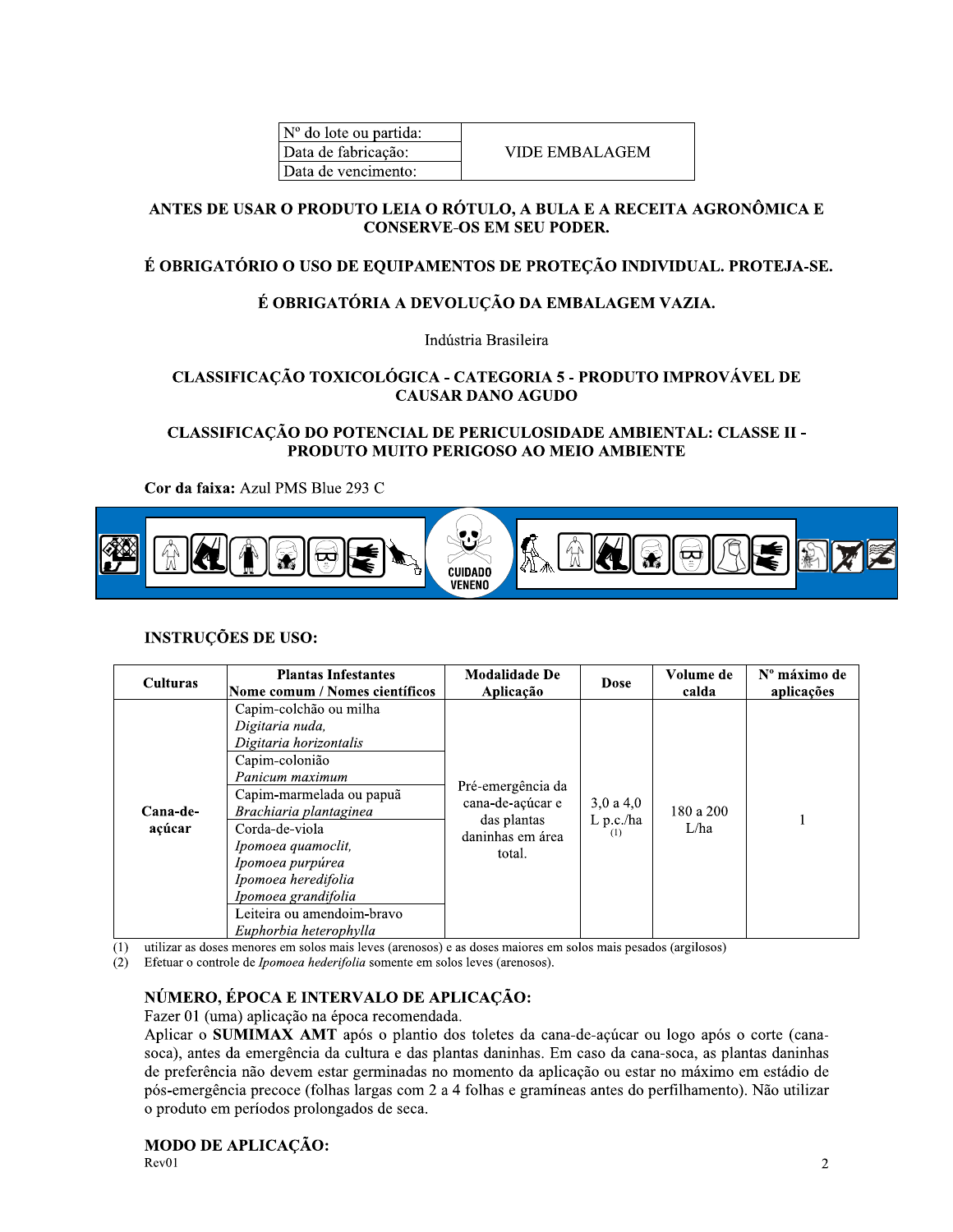Via terrestre: SUMIMAX AMT deve ser aplicado dando cobertura uniforme sobre o solo bem preparado, livre de torrões e sem cobertura vegetal. Aplicar com pulverizador tratorizado ou costal manual, munido de bicos adequados, utilizando volume de calda de 180 a 200 litros de calda/ha, mantendo sempre o sistema de agitação do pulverizador em funcionamento durante a aplicação. Em caso de aplicação com pulverizadores tratorizados dotado com barra/bicos, recomenda-se o uso de bicos cônicos tipo D2, D3 ou séries X2, X3, e pressão de 80 a 150 lbs/pol<sup>2</sup> dependendo o tipo do equipamento utilizado. Deve-se regular o pulverizador de tal forma que a altura da barra figue a 50 cm acima do solo, e a distância entre bicos de 50 cm entre si. A densidade das gotas deve estar no mínimo entre 50 a 70 gotas/cm<sup>2</sup>, com diâmetro médio de 250 a 300 micras. Para o preparo da calda, inicialmente diluir a quantidade necessária do SUMIMAX AMT em um tanque auxiliar contendo água limpa. Em seguida encher o reservatório do pulverizador até a metade da capacidade do tanque. Adicionar a solução preparada ao tanque do pulverizador, e completar com água limpa, mantendo o agitador do pulverizador ligado.

Usando-se outros tipos de equipamento, procurar obter uma cobertura uniforme em toda a parte aérea das plantas.

Aplicar nos horários mais frescos do dia, evitando ventos acima de 8 Km/h, temperaturas superiores a 27°C e umidade relativa do ar inferior a 70% visando diminuir as perdas por deriva e evaporação.

Via aérea: SUMIMAX AMT pode ser aplicado através de aeronaves agrícolas equipadas com barra/bico ou atomizador rotativo Micronair.

Volume de aplicação: 30 - 40 L/ha de calda/ha.

Altura do Voo: Com barra =  $2a3m$  acima da cultura.

Com Micronair =  $3a4m$  acima da cultura.

Largura da faixa de deposição efetiva: Com barra = 15 m.

Com Micronair =  $18$  a  $20$  m.

Tamanho/densidade de gotas: 200 - 250 micras, com mínimo de 20 a 30 gotas/cm<sup>2</sup>.

No caso de barra, usar bicos cônicos pontas  $D_6$  a  $D_{12}$ , Discos (Core inferior a 45°).

No caso do Micronair, o número de atomizadores pode variar conforme o tipo do equipamento (AU 3.000 ou AU 5.000 ou outro) e tipo da aeronave. Para o ajuste da unidade restritora variável (VRU), pressão e ângulo das pás, seguir a tabela sugerida pelo fabricante.

O sistema de agitação do produto no interior do tanque deve ser mantido em funcionamento durante toda aplicação.

Seguir sempre as boas práticas de aplicação, tais como: manter a agitação constante da calda no interior do tanque; pulverizar quando não houver vento ou pelo menos que a velocidade do vento seja inferior a 8 Km/h e sem rajadas, umidade relativa do ar superior a 70% e temperatura inferior a 27°C visando reduzir as perdas por deriva e evaporação.

#### **INTERVALO DE SEGURANÇA:**

Cana-de-açúcar: 180 dias

#### **INTERVALO DE REENTRADA DE PESSOAS NAS CULTURAS E ÁREAS TRATADAS:**

Não entre na área em que o produto foi aplicado antes da secagem completa da calda (no mínimo 24 horas após a aplicação). Caso necessite de entrar antes desse período, utilize os equipamentos de proteção individual (EPIs) recomendados para o uso durante a aplicação.

## **LIMITAÇÕES DE USO:**

Fitotoxicidade:

Se utilizado de acordo com as recomendações acima, o produto não causa fitotoxicidade à cultura.

#### Restrições de uso:

Em caso de aplicações com a cultura já emergida, utilizar proteção nas pontas de pulverização, evitandose atingir as folhas da cana-de-açúcar.

Evitar o uso do SUMIMAX AMT em condições de seca (plantas com deficiência hídrica) e com plantas daninhas fora do estádio recomendado (Folha larga 2 a 4 folhas e gramíneas antes do perfilhamento).

Condições climáticas no momento da aplicação: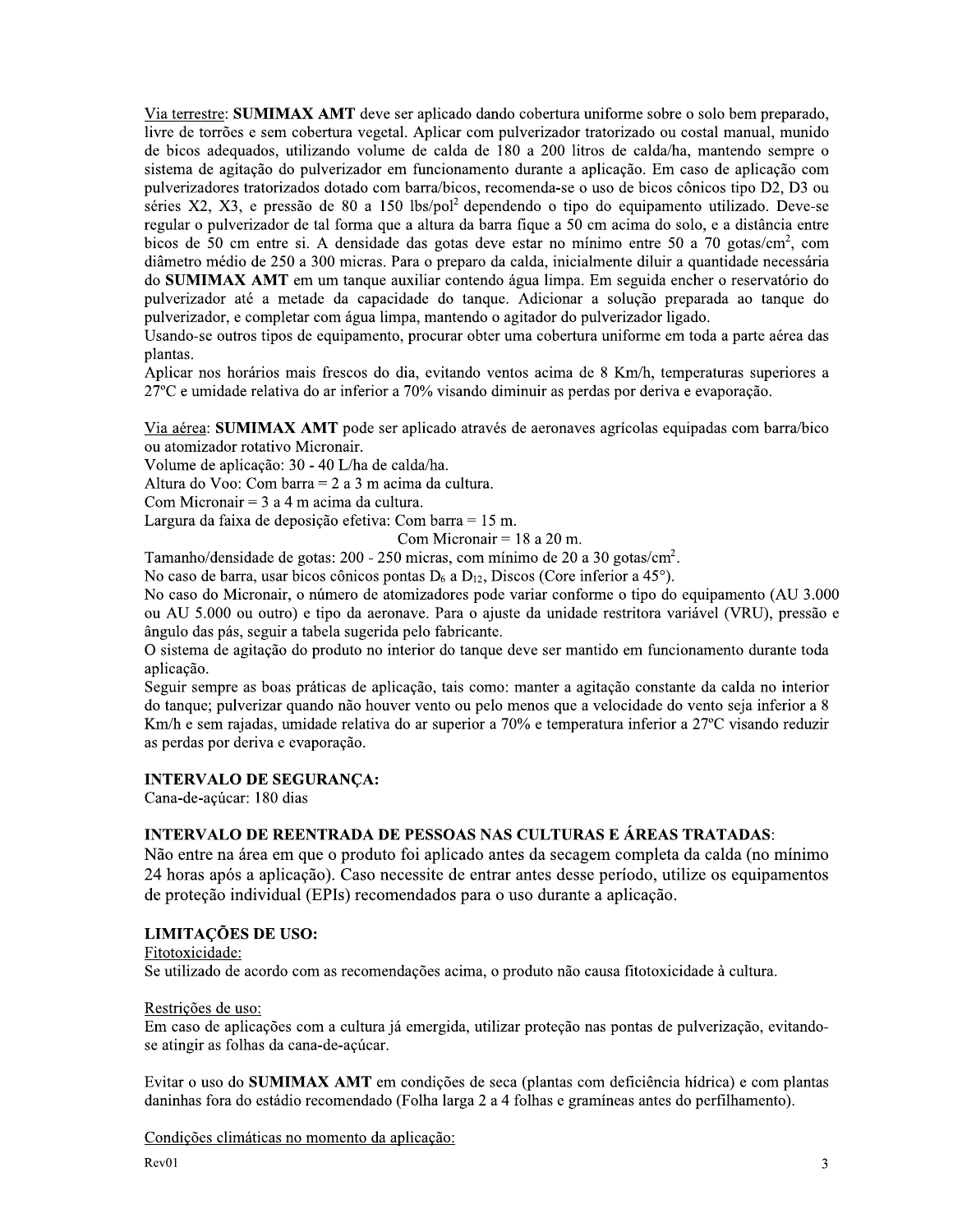Ventos de até 8 Km/h, temperatura inferior à 27 °C e Umidade Relativa do ar acima de 70%, visando reduzir ao minimo as perdas por deriva ou evaporação. O diametro de gotas deve ser ajustado para cada eratura inferior à 27°C e Umidade Relativa do as<br>por deriva ou evaporação. O diâmetro de gotas de<br>para proporcionar a adequada densidade de gotas.<br>**OS EQUIPAMENTOS DE PROTEÇÃO IN**<br>À PROTEÇÃO DA SAÚDE HUMANA.<br>S EQUIPAMENTOS volume de aplicação (L/ha), para proporcionar a adequada densidade de gotas C e Umidade Relativa do ar acima de 70%, visa<br>cão. O diâmetro de gotas deve ser ajustado para c<br>quada densidade de gotas.<br>OS DE PROTEÇÃO INDIVIDUAL A SERI<br>AÚDE HUMANA.<br>S DE APLICAÇÃO A SEREM USADOS: Ventos de até 8 Km/h, temperatura inferior à 27°C e Umidade Relativa do ar acima de 70°<br>
reduzir ao mínimo as perdas por deriva ou evaporação. O diâmetro de gotas deve ser ajustado<br>
volume de aplicação (L/ha), para proporc

# INFORMAÇÕES SOBRE OS EQUIPAMENTOS DE PROTEÇÃO INDIVIDUAL A SEREM UTILIZADOS:<br>VIDE DADOS RELATIVOS À PROTECÃO DA SAÚDE HUMANA.

INFORMAÇÕES SOBRE OS EQUIPAMENTOS DE APLICAÇÃO A SEREM USADOS: Vide Modo de Aplicação

# DESCRIÇAO DOS PROCESSOS DE TRIPLICE LAVAGEM DA EMBALAGEM OU TECNOLOGIA EQUIVALENTE:<br>VIDE DADOS RELATIVOS À PROTEÇÃO DO MEIO AMBIENTE.

# UTILIZADOS:<br>VIDE DADOS RELATIVOS À PROTEÇÃO DA SAÚDE HUMANA.<br>INFORMAÇÕES SOBRE OS EQUIPAMENTOS DE APLICAÇÃO A SEREM USADOS<br>Vide Modo de Aplicação<br>DESCRIÇÃO - DOS - PROCESSOS - DE - TRÍPLICE - LAVAGEM - DA - EMBALAG<br>TECNOLO INFORMAÇOES SOBRE OS PROCEDIMENTOS PARA A DEVOLUÇÃO, DESTINAÇÃO, TRANSPORTE, RECICLAGEM, REUTILIZAÇÃO E INUTILIZAÇÃO DAS EMBALAGENS VAZIAS:<br>VIDE DADOS RELATIVOS À PROTEÇÃO DO MEIO AMBIENTE. DESCRIÇÃO DOS PROCESSOS DE TRÍPLICE LAVAGEM DA EMBALAG<br>TECNOLOGIA EQUIVALENTE:<br>VIDE DADOS RELATIVOS À PROTEÇÃO DO MEIO AMBIENTE.<br>INFORMAÇÕES SOBRE OS PROCEDIMENTOS PARA A DEVOLUÇÃO, DEST<br>TRANSPORTE, RECICLAGEM, REUTILIZAÇÃ INFORMAÇÕES SOBRE OS PROCEDIMENTOS PARA A DEVOLUÇÃO, DEST<br>TRANSPORTE, RECICLAGEM, REUTILIZAÇÃO E INUTILIZAÇÃO DAS EMBA<br>VAZIAS:<br>VIDE DADOS RELATIVOS À PROTEÇÃO DO MEIO AMBIENTE.<br>INFORMAÇÕES SOBRE OS PROCEDIMENTOS PARA A DEV

# $\mathbb{R}^2$ INFORMAÇOES SOBRE OS PROCEDIMENTOS PARA A DEVOLUÇÃO E DESTINAÇÃO DE PRODUTOS IMPRÓPRIOS PARA UTILIZAÇÃO OU EM DESUSO:<br>VIDE DADOS RELATIVOS À PROTEÇÃO DO MEIO AMBIENTE.

#### $\mathbf{r}$ RECOMENDAÇOES PARA O MANEJO DA RESISTENCIA A HERBICIDAS

O uso sucessivo de herbicidas do mesmo mecanismo de ação para o controle do mesmo alvo pode contribuir para o aumento da população da planta daninha alvo resistente a esse mecanismo de ação, levando a perda de eficiencia do produto e um consequente preju **IIMENTOS PARA A DEVOLUÇÃO E DESTI<br>ILIZAÇÃO OU EM DESUSO:**<br>ÃO DO MEIO AMBIENTE.<br>O DA RESISTÊNCIA A HERBICIDAS<br>mecanismo de ação para o controle do mesmo a<br>a planta daninha alvo resistente a esse mecanismo<br>um consequente pr

Como pratica de manejo de resistencia de plantas daninhas e para evitar os problemas com a resistencia, seguem algumas recomendações:

- Rotação de herbicidas com mecanismos de ação distintos do Grupo E e do Grupo C1 para o controle do mesi
- $\bullet$  Adotar outras praticas de controle de plantas daninhas seguindo as boas pratic
- $\bullet$  Utilizar as recomendações de dose e modo de aplicação de acordo com a bula do produto.
- Sempre consultar um engenheiro agronomo para o direcionamento das principais estrategias regionais para o manejo de resistencia e a orientação tecnica da aplicação de heri
- **iÕES PARA O MANEJO DA RESISTÊNCIA A HI**<br>
e herbicidas do mesmo mecanismo de ação para o quumento da população da planta daninha alvo resistere eficiência do produto e um consequente prejuízo.<br>
manejo de resistência de pla A HERBICIDAS<br>a o controle do mesmo alvo pode<br>istente a esse mecanismo de ação,<br>para evitar os problemas com a<br>Grupo E e do Grupo C1 para o<br>as boas práticas agrícolas.<br>lo com a bula do produto.<br>to das principais estratégias ra o controle do mesmo alvo pode<br>sistente a esse mecanismo de ação,<br>p.<br>para evitar os problemas com a<br><br>de Grupo E e do Grupo C1 para o<br>as boas práticas agrícolas.<br>do com a bula do produto.<br>nto das principais estratégias re ente prejuizo.<br>
daninhas e para evitar os problemas com a<br>
distintos do Grupo E e do Grupo C1 para o<br>
as seguindo as boas práticas agrícolas.<br>
ção de acordo com a bula do produto.<br>
lirecionamento das principais estratégias • Informações sobre possíveis casos de resistencia em plantas daninhas devem ser consultados e/ou, informados á Sociedade Brasileira da Ciencia das Plantas do Grupo E e do Grupo C1 para o<br>
ndo as boas práticas agrícolas.<br>
cordo com a bula do produto.<br>
mento das principais estratégias regionais<br>
são de herbicidas.<br>
as daninhas devem ser consultados e/ou,<br>
as Daninhas (SBCPD: w Associação Brasileira de Ação a Resistência de Plantas Daninhas aos Herbicidas (HRAC-BR: controle do mesmo alvo, quando aprop<br>
• Adotar outras práticas de controle de p<br>
• Utilizar as recomendações de dose e m<br>
• Sempre consultar um engenheiro agrô<br>
para o manejo de resistência e a orient<br>
• Informações sobre erio da Agricultura, Pec Pecuária e Abastecimento  $(MAPA)$ Adotar outras práticas de cont<br>
Utilizar as recomendações de c<br>
Sempre consultar um engenhe<br>
para o manejo de resistência e<br>
Informações sobre possíveis<br>
informados à Sociedade Bra<br>
Associação Brasileira de Aç<br>
www.hrac-br Adotar outras práticas de controle de plantas danies<br>
Utilizar as recomendações de dose e modo de apli<br>
Sempre consultar um engenheiro agrônomo para<br>
para o manejo de resistência e a orientação técnica<br>
Informações sobre p

# DADOS RELATIVOS À PROTEÇÃO DA SAÚDE HUMANA:

#### ANTES DE USAR O PRODUTO, LEIA COM ATENÇÃO AS INSTRUÇÕES DA BULA.

#### $\frac{1}{2}$ PRECAUÇOES GERAIS:

- Produto para uso exclusivamente agrícola.
- O manuseio do produto deve ser realizado apenas por trabalhador capacitad
- Nao coma, nao beba e nao fume durante o manuseio e a aplicação do produto.
- Nao transporte o produto juntamente com alimentos, medicamentos, rações, animais e pess
- $\blacksquare$  Nao manusele ou aplique o produto sem os Equipamentos de Proteção Individual (EPI) recomen
- Frac-br.org), Ministerio da Agricultura, Pecuaria<br>
<u>ingricultura.gov.br</u>).<br> **DADOS RELATIVOS À PROTEÇÃO DA SAÚ**<br> **ES DE USAR O PRODUTO, LEIA COM ATENÇÃO AS<br>
JÇÕES GERAIS:**<br>
o para uso exclusivamente agrícola.<br>
useio do pro EÇÃO DA SAÚDE HUMANA:<br>ATENÇÃO AS INSTRUÇÕES DA BULA.<br>or trabalhador capacitado.<br>o e a aplicação do produto.<br>;, medicamentos, rações, animais e pessoas.<br>nentos de Proteção Individual (EPI) recomendados<br>tos e não desentupa b EÇÃO DA SAÚDE HUMANA:<br>ATENÇÃO AS INSTRUÇÕES DA BULA.<br>or trabalhador capacitado.<br>e a aplicação do produto.<br>, medicamentos, rações, animais e pessoas.<br>nentos de Proteção Individual (EPI) recomendados<br>os e não desentupa bicos DE HUMANA:<br>
INSTRUÇÕES DA BULA.<br>
pacitado.<br>
produto.<br>
rações, animais e pessoas.<br>
o Individual (EPI) recomendados.<br>
pa bicos, orifícios e válvulas com<br>
4 UÇÕES DA BULA.<br>
...<br>
...<br>
inimais e pessoas.<br>
...<br>
dual (EPI) recomendados.<br>
...<br>
orifícios e válvulas com<br>
4 - Não utilize equipamentos com vazamentos ou defeitos e não desentupa bicos, oríficios e v **PRECAUÇÕES GERAIS:**<br>
- Produto para uso exclusivamente agrícola.<br>
- O manuseio do produto deve ser realizado apenas por trabalhador capacitado.<br>
- Não coma, não beba e não fume durante o manuseio e a aplicação do produto.

 $\mathbf{r}$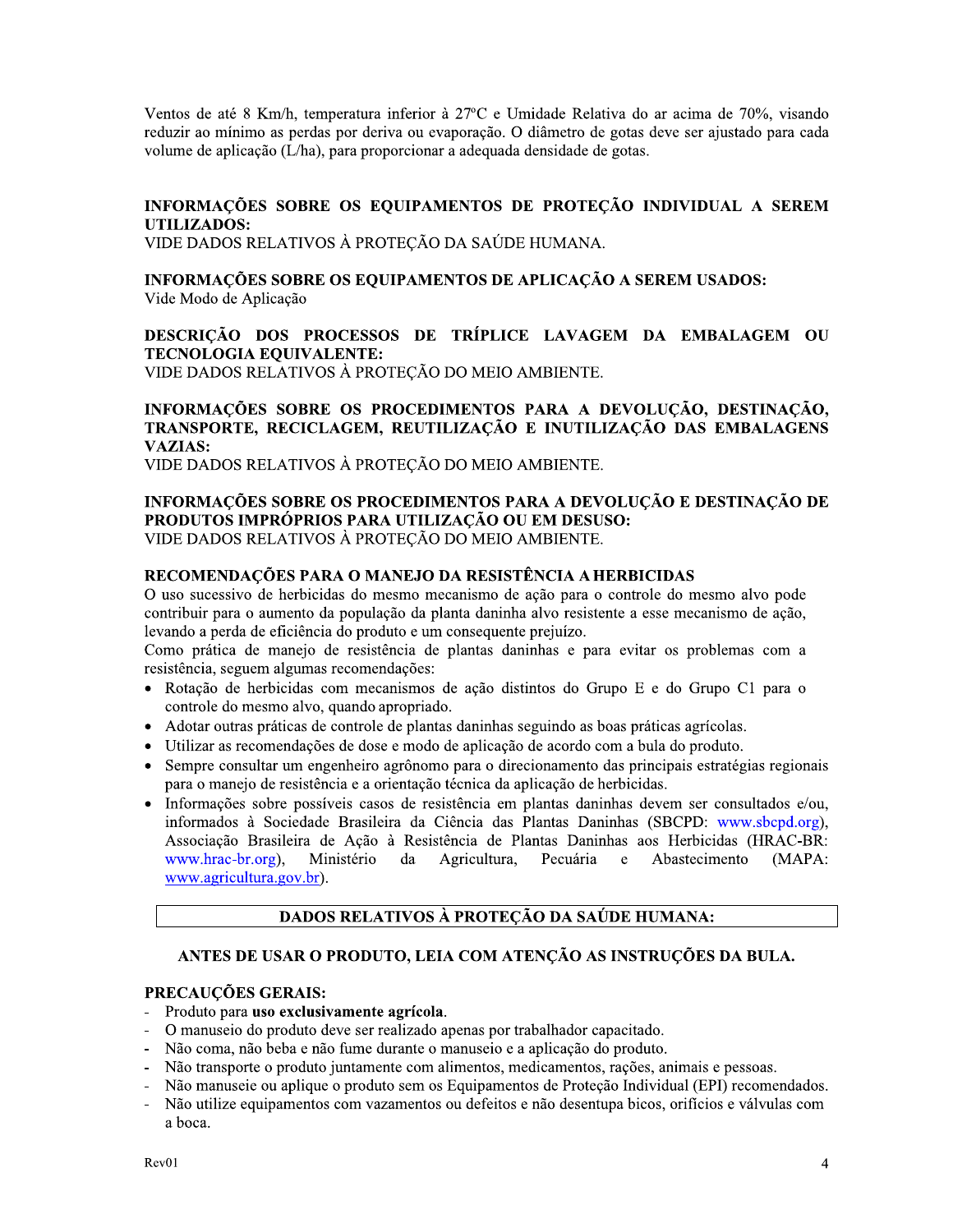- Não utilize Equipamentos de Proteção Individual (EPI) danificados, úmidos, vencidos ou com vida útil fora da especificação. Siga as recomendações determinadas pelo fabricante.
- Não aplique o produto perto de escolas, residências e outros locais de permanência de pessoas e de áreas de criação de animais. Siga as orientações técnicas específicas de um profissional habilitado.
- Caso ocorra contato acidental da pessoa com o produto, siga as orientações descritas em primeiros socorros e procure rapidamente um serviço médico de emergência.
- Mantenha o produto adequadamente fechado, em sua embalagem original, em local trancado, longe do alcance de criancas e de animais.
- Os Equipamentos de Proteção Individual (EPI) recomendados devem ser vestidos na seguinte ordem: macação, botas, avental, máscara, óculos, touca árabe e luvas.
- Seguir as recomendações do fabricante do Equipamento de Proteção Individual (EPI) com relação à forma de limpeza, conservação e descarte do EPI danificado.

# PRECAUCÕES DURANTE A PREPARAÇÃO DA CALDA:

- Utilize Equipamento de Proteção Individual (EPI): macação com tratamento hidrorrepelente com mangas compridas passando por cima do punho das luvas e as pernas das calças por cima das botas; botas de borracha; avental impermeável; máscara com filtro combinado (filtro químico contra vapores orgânicos e filtro mecânico classe P2 / ou P3 quando necessário); óculos de segurança com proteção lateral e luvas de nitrila.
- Manuseie o produto em local aberto e ventilado, utilizando os Equipamentos de Proteção Individual (EPI) recomendados.
- Ao abrir a embalagem, faça-o de modo a evitar respingos.

# PRECAUÇÕES DURANTE A APLICAÇÃO DO PRODUTO:

- Evite ao máximo possível o contato com a área tratada.
- Aplique o produto somente nas doses recomendadas e observe o intervalo de segurança (intervalo de tempo entre a última aplicação e a colheita).
- Não permita que animais, crianças ou qualquer pessoa não autorizada entrem na área em que estiver sendo aplicado o produto.
- Não aplique o produto na presença de ventos fortes e nas horas mais quentes do dia, respeitando as melhores condições climáticas para cada região.
- Verifique a direção do vento e aplique de modo a não entrar contato, ou permitir que outras pessoas também entrem em contato, com a névoa do produto.
- Utilize equipamento de proteção individual (EPI): macação com tratamento hidrorrepelente com mangas compridas passando por cima do punho das luvas e as pernas das calças por cima das botas; botas de borracha; máscara com filtro combinado (filtro químico contra vapores orgânicos e filtro mecânico classe P2 / ou P3 quando necessário); óculos de segurança com proteção lateral; touca árabe e luvas de nitrila.

# PRECAUÇÕES APÓS A APLICAÇÃO DO PRODUTO:

- Sinalizar a área tratada com os dizeres: "PROIBIDA A ENTRADA. ÁREA TRATADA" e manter os avisos até o final do período de reentrada.
- Evite ao máximo possível o contato com a área tratada. Caso necessite entrar na área tratada com o produto antes do término do intervalo de reentrada, utilize os Equipamentos de Proteção Individual (EPI) recomendados para o uso durante a aplicação.
- Não permita que animais, crianças ou qualquer pessoa não autorizada entrem em áreas tratadas logo após a aplicação.
- Aplique o produto somente nas doses recomendadas e observe o intervalo de segurança (intervalo de tempo entre a última aplicação e a colheita).
- Antes de retirar os Equipamentos de Proteção Individual (EPI), sempre lave as luvas ainda vestidas para evitar contaminação.
- Mantenha o restante do produto adequadamente fechado em sua embalagem original, em local trancado, longe do alcance de crianças e animais.
- Tome banho imediatamente após a aplicação do produto e troque as roupas.
- Lave as roupas e os Equipamentos de Proteção Individual (EPI) separados das demais roupas da família. Ao lavar as roupas, utilizar luvas e avental impermeáveis.
- Após cada aplicação do produto faça a manutenção e a lavagem dos equipamentos de aplicação.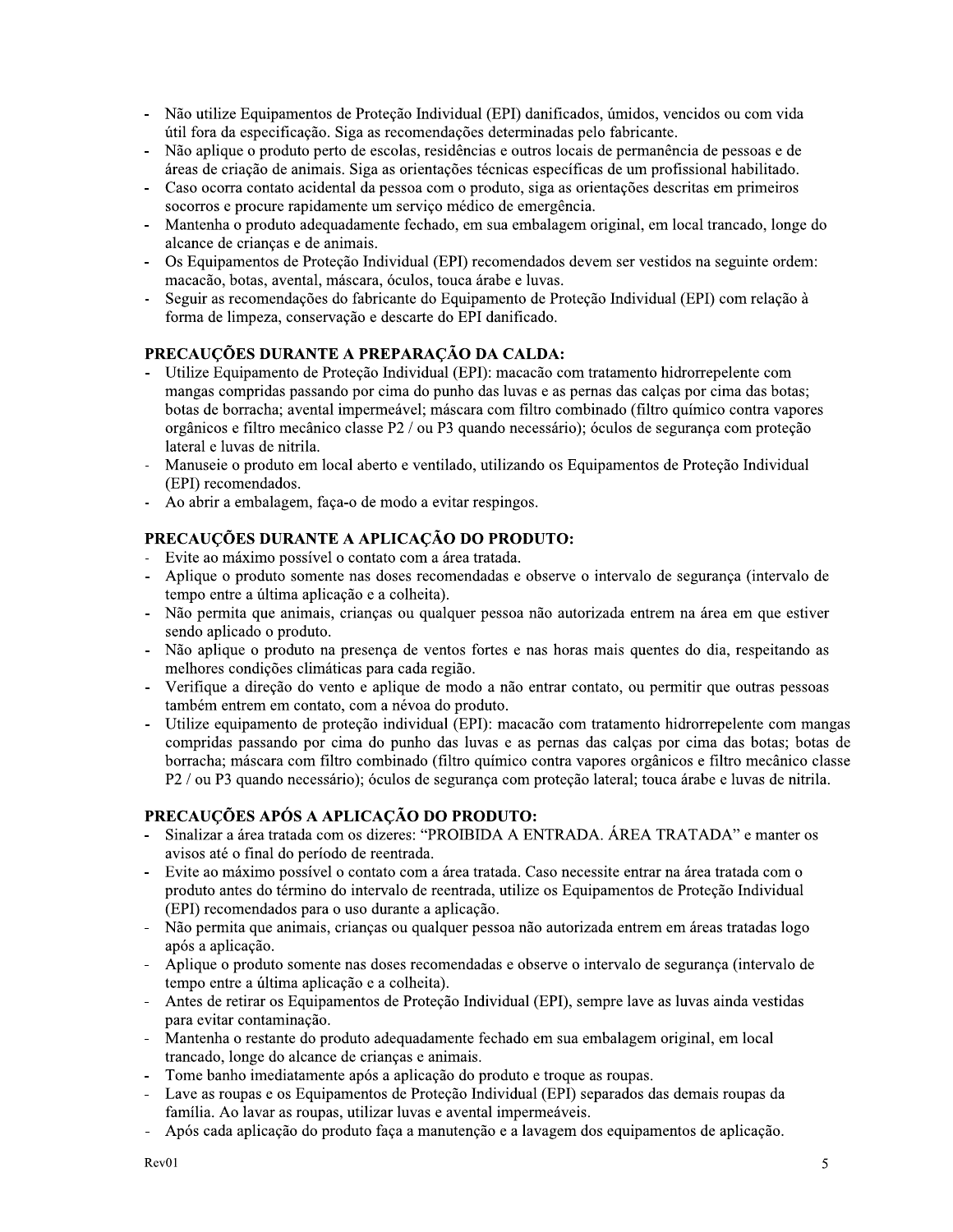- Não reutilizar a embalagem vazia.
- No descarte de embalagens, utilize Equipamentos de Proteção Individual (EPI): macação com  $\Box$ tratamento hidrorrepelente com mangas compridas, luvas de nitrila e botas de borracha.
- Os Equipamentos de Proteção Individual (EPI) recomendados devem ser retirados na seguinte ordem: touca árabe, óculos, avental, botas, macacão, luvas e máscara.
- A manutenção e a limpeza do EPI devem ser realizadas por pessoa treinada e devidamente protegida.

#### **ATENÇÃO**

#### "Pode ser nocivo se ingerido"

PRIMEIROS SOCORROS: procure imediatamente um serviço médico de emergência levando a embalagem, rótulo, bula, folheto informativo e/ou receituário agronômico do produto.

Ingestão: se engolir o produto, não provoque vômito, exceto quando houver indicação médica. Caso o vômito ocorra naturalmente, deite a pessoa de lado. Não dê nada para beber ou comer.

Olhos: em caso de contato, lave com muita água corrente durante pelo menos 15 minutos. Evite que a água de lavagem entre no outro olho. Caso utilize lente de contato, deve-se retirá-la.

Pele: em caso de contato, tire toda a roupa e acessórios (cinto, pulseira, óculos, relógio, anéis, etc.) contaminados e lave a pele com muita água corrente e sabão neutro, por pelo menos 15 minutos.

Inalação: se o produto for inalado ("respirado"), leve a pessoa para um local aberto e ventilado.

A pessoa que ajudar deve se proteger da contaminação usando luvas e avental impermeáveis, por exemplo.

## - INTOXICAÇÕES POR SUMIMAX AMT -

# **INFORMAÇÕES MÉDICAS**

| Grupo químico       | <b>Ametrina: Triazina</b>                                                                                                                                                                                                                                                                                                                                                                                                                                                                                                                                                                                                                                                                                                                                                                                                                                                                                                                                                                                                                                                                                                                                                                                                                                                                                                                                                                                                                                                                                                                                                                                                                                                                                                                                                                                                                                                                                                                                                                                                                                                                                                                                                                                                                                                                                                                                                          |
|---------------------|------------------------------------------------------------------------------------------------------------------------------------------------------------------------------------------------------------------------------------------------------------------------------------------------------------------------------------------------------------------------------------------------------------------------------------------------------------------------------------------------------------------------------------------------------------------------------------------------------------------------------------------------------------------------------------------------------------------------------------------------------------------------------------------------------------------------------------------------------------------------------------------------------------------------------------------------------------------------------------------------------------------------------------------------------------------------------------------------------------------------------------------------------------------------------------------------------------------------------------------------------------------------------------------------------------------------------------------------------------------------------------------------------------------------------------------------------------------------------------------------------------------------------------------------------------------------------------------------------------------------------------------------------------------------------------------------------------------------------------------------------------------------------------------------------------------------------------------------------------------------------------------------------------------------------------------------------------------------------------------------------------------------------------------------------------------------------------------------------------------------------------------------------------------------------------------------------------------------------------------------------------------------------------------------------------------------------------------------------------------------------------|
|                     | Flumioxazina: Ciclohexenodicarboximida                                                                                                                                                                                                                                                                                                                                                                                                                                                                                                                                                                                                                                                                                                                                                                                                                                                                                                                                                                                                                                                                                                                                                                                                                                                                                                                                                                                                                                                                                                                                                                                                                                                                                                                                                                                                                                                                                                                                                                                                                                                                                                                                                                                                                                                                                                                                             |
|                     | <b>Etilenoglicol:</b> Glicol                                                                                                                                                                                                                                                                                                                                                                                                                                                                                                                                                                                                                                                                                                                                                                                                                                                                                                                                                                                                                                                                                                                                                                                                                                                                                                                                                                                                                                                                                                                                                                                                                                                                                                                                                                                                                                                                                                                                                                                                                                                                                                                                                                                                                                                                                                                                                       |
| Classe toxicológica | CATEGORIA 5 - PRODUTO IMPROVÁVEL DE CAUSAR DANO AGUDO                                                                                                                                                                                                                                                                                                                                                                                                                                                                                                                                                                                                                                                                                                                                                                                                                                                                                                                                                                                                                                                                                                                                                                                                                                                                                                                                                                                                                                                                                                                                                                                                                                                                                                                                                                                                                                                                                                                                                                                                                                                                                                                                                                                                                                                                                                                              |
| Vias de exposição   | Oral, inalatória, ocular e dérmica.                                                                                                                                                                                                                                                                                                                                                                                                                                                                                                                                                                                                                                                                                                                                                                                                                                                                                                                                                                                                                                                                                                                                                                                                                                                                                                                                                                                                                                                                                                                                                                                                                                                                                                                                                                                                                                                                                                                                                                                                                                                                                                                                                                                                                                                                                                                                                |
| Toxicocinética      | Ametrina: Após administração oral e intravenosa a ratos, a ametrina foi rápida e<br>completamente absorvida. A ametrina foi amplamente distribuída, sendo encontrada em<br>todos os tecidos e órgãos em níveis baixos, não excedendo 2,1% da dose administrada. A<br>maioria dos resíduos foi excretada na urina (50 - 61%) e nas fezes (30 a 42%) dentro de 24 a<br>48 horas após a administração. Um grupo de metabólitos polares foi detectado como<br>resultado do metabolismo da ametrina em ratos. As quantidades de metabólitos variaram com<br>a posologia, sexo e via de administração. A biotransformação ocorreu através de clivagem<br>molecular (desalquilação S, desalquilação N), oxidação, hidroxilação, conjugação com<br>sulfato, glutationa e ácido glucorônico, resultando em vários metabólitos prontamente<br>excretáveis.<br>Flumioxazina: Estudo com animais estima-se que, após absorção sua excreção é<br>relativamente rápida tanto via urinária como fecal. Aproximadamente 100% do produto<br>administrado foi excretado do corpo dos animais, pelas fezes e urina, dentro de 7 dias após a<br>sua administração. Na maior dose testada (100 mg/Kg de peso vivo) houve um aumento do<br>Flumioxazin inalterado nas fezes, sugerindo que esta dose está acima da capacidade de<br>absorção do produto pelo trato gastro-intestinal. Algumas das principais reações de<br>biotransformação foram a clivagem da ligação imida e a clivagem da ligação amida no anel<br>benzoxazinona. Os principais compostos nas fezes foram os derivados sulfonados, e na urina<br>os derivados sulfonados, derivados alcoólicos e da acetanilida. O único metabólito<br>encontrado em concentração maior que 5%, nas fezes, foi 3-hidroxi-sulfo-flumioxazin. Em<br>geral, o nível de resíduo encontrado nos tecidos foi muito baixo, mas pôde ser detectado no<br>sangue, coração, fígado e rins.<br>Etilenoglicol: Um estudo de toxicocinética foi conduzido em coelhos fêmeas prenhes. As<br>fêmeas receberam doses de etilenoglicol por via oral (gavagem) de 100 e 1000 mg/kg p.c. nos<br>dias 9 ou 15 de gestação. Verificou-se que o metabólito ácido glicólico é distribuído<br>preferencialmente no embrião de ratos em comparação ao sangue materno; o contrário é<br>observado em coelhos. Outro metabólito relevante identificado é o ácido oxálico, que é |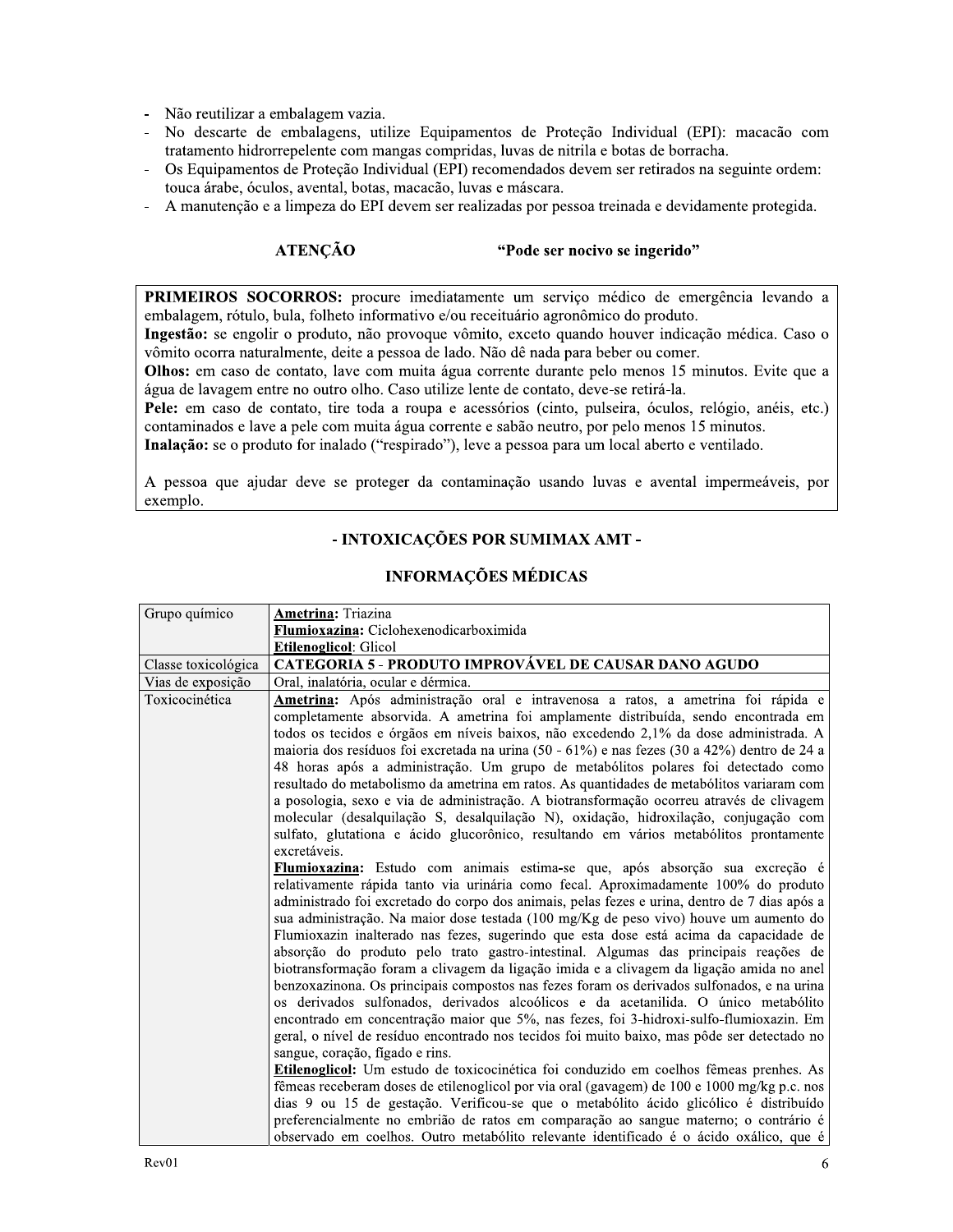|                   | transportado lentamente do fígado para os rins.                                                |  |
|-------------------|------------------------------------------------------------------------------------------------|--|
| Toxicodinâmica    | Ametrina: A Ametrina é translocada predominantemente por meio do sistema apoplástico           |  |
|                   | (xilema) e atua como inibidor do fotossistema II. Ela se liga ao sítio QB localizado na        |  |
|                   | proteína D1 dos cloroplastos, causando o bloqueio do transporte de elétrons e a paralisação    |  |
|                   | da produção de NADPH e ATP. Como consequência, há a interrupção da fixação de carbono          |  |
|                   | e peroxidação dos lipídios. As plantas tratadas apresentam clorose foliar e têm o seu          |  |
|                   | crescimento inibido. Esta via metabólica não existe em mamíferos, sendo seu modo de ação       |  |
|                   |                                                                                                |  |
|                   | pouco relevante para seres humanos; a ametrina é considerada pouco tóxica para mamíferos.      |  |
|                   | Flumioxazina: As evidências de estudos conduzidos em animais não mostraram relevância          |  |
|                   | em humanos.                                                                                    |  |
|                   | <b>Etilenoglicol:</b> O metabólito relevante para a toxicidade do desenvolvimento observado em |  |
|                   | ratos e camundongos, mas não em coelhos, parece ser o ácido glicólico. Os autores              |  |
|                   | concluíram que a insensibilidade relativa do coelho ao etilenoglicol é devido a uma menor      |  |
|                   | exposição embrionária ao ácido glicólico provavelmente relacionado ao metabolismo              |  |
|                   | materno e distribuição limitada ao embrião durante períodos críticos de desenvolvimento. O     |  |
|                   | metabólito relevante para a nefropatia (sub) crônica é o ácido oxálico, que é transportado     |  |
|                   | lentamente do fígado para os rins, onde forma cristais de Ca-oxalato. Também foram             |  |
|                   | demonstradas diferenças no padrão de malformações em ratos com acúmulo de Ca-oxalato.          |  |
| Sintomas e sinais | Ametrina: Toxicidade aguda: há poucos relatos de intoxicação em seres humanos que              |  |
| clínicos          | mostraram baixa toxicidade aguda (diarreia, letargia e sonolência).                            |  |
|                   | Em animais produziu:                                                                           |  |
|                   | Sinais e sintomas                                                                              |  |
|                   | Irritação leve. Não sensibilizante dérmico<br>Dérmica                                          |  |
|                   | Ocular<br>Irritação leve                                                                       |  |
|                   | Inalatória<br>Irritação leve                                                                   |  |
|                   | Náuseas, vômitos, diarreia<br>Oral                                                             |  |
|                   | Sistêmica  <br>Debilidade muscular, ataxia, dispneia, perda de reflexos e sialorréia.          |  |
|                   | Toxicidade crônica: não foi mutagênico e não há dados adequados para avaliar potencial         |  |
|                   | carcinogênico.                                                                                 |  |
|                   | <b>Flumioxazina:</b> Toxicidade aguda: não há relatos de sintomas de intoxicação aguda em      |  |
|                   | humanos, sendo recomendada a suspensão da manipulação ou aplicação do produto, se              |  |
|                   | surgirem quaisquer sintomas. Em animais produziu:                                              |  |
|                   | Sinais e sintomas                                                                              |  |
|                   |                                                                                                |  |
|                   | Dérmica<br>Irritação leve. Não sensibilizante dérmico<br>Ocular                                |  |
|                   | Irritação leve<br>Oral                                                                         |  |
|                   | Inalatória                                                                                     |  |
|                   | Sistêmica<br>Alterações hepáticas.                                                             |  |
|                   |                                                                                                |  |
|                   | Toxicidade crônica: provavelmente não é carcinogênico para humanos (EPA).                      |  |
|                   | Etilenoglicol: pode ser fatal, se ingerido.                                                    |  |
|                   | A ingestão de grandes quantidades de etilenoglicol por seres humanos pode causar depressão     |  |
|                   | do sistema nervoso central (SNC), seguida de efeitos cardiopulmonares e danos renais           |  |
|                   | posteriores. Os únicos efeitos observados em um estudo com indivíduos expostos a baixos        |  |
|                   | níveis de etilenoglicol por inalação por cerca de um mês foram irritação da garganta e do      |  |
|                   | trato respiratório superior.                                                                   |  |
| Diagnóstico       | O diagnóstico deve ser estabelecido por meio de confirmação de exposição ao produto e pela     |  |
|                   | presença de sintomas clínicos compatíveis. Em se apresentando sinais e sintomas indicativos    |  |
|                   | de intoxicação aguda, trate o paciente imediatamente.                                          |  |
|                   |                                                                                                |  |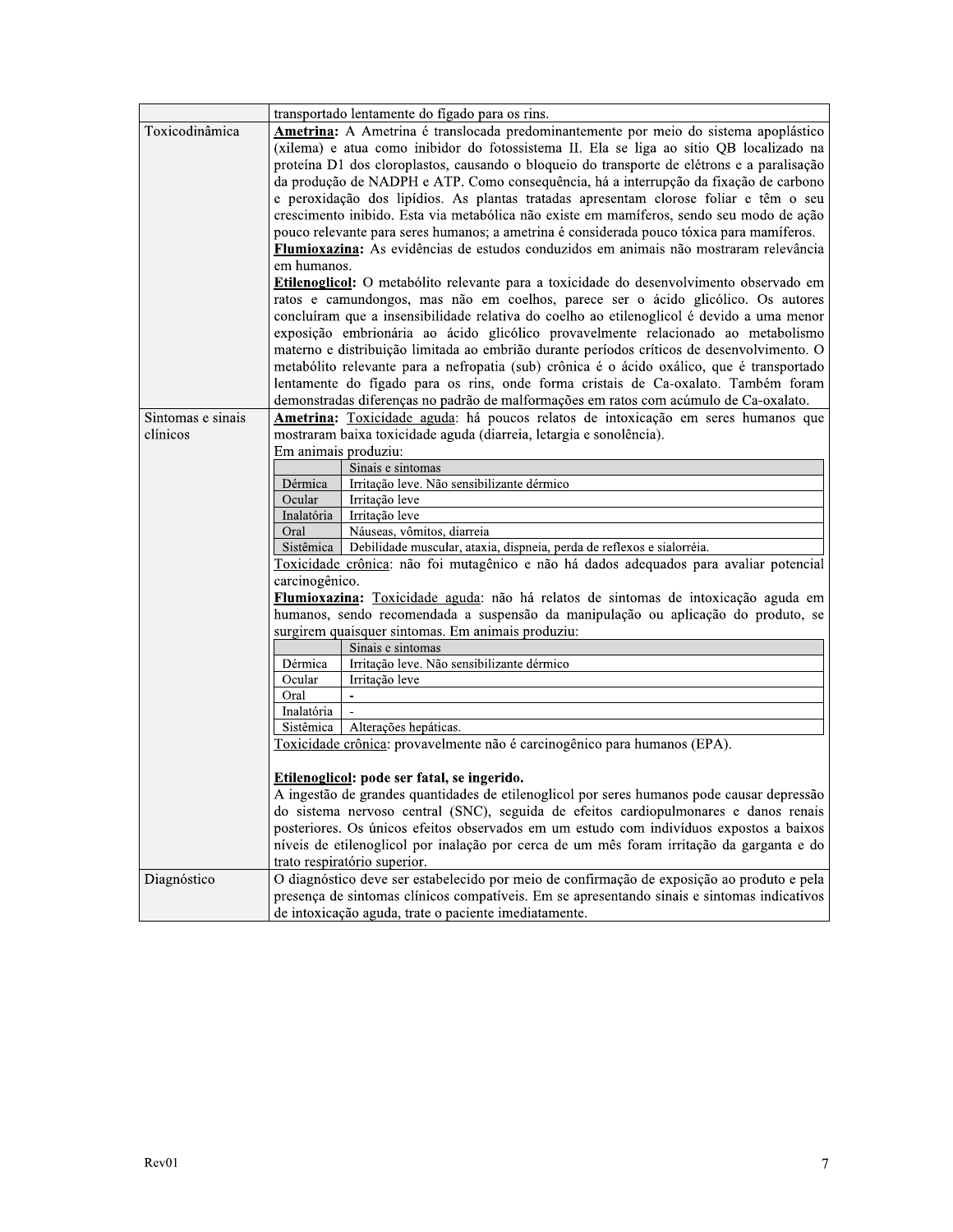| Tratamento          | Antidoto: não há antidoto específico.                                                                    |  |  |
|---------------------|----------------------------------------------------------------------------------------------------------|--|--|
|                     | Tratamento: remoção da fonte de exposição, descontaminação, proteção das vias                            |  |  |
|                     | respiratórias, de aspiração; tratamento sintomático e de suporte.                                        |  |  |
|                     | Exposição oral: em caso de ingestão de grandes quantidades do produto:                                   |  |  |
|                     | Lavagem gástrica: na maioria dos casos não é necessário.                                                 |  |  |
|                     | 1. Considere logo após ingestão de uma grande quantidade do produto (até 1 hora). Proteger               |  |  |
|                     | as vias aéreas em posição de Trendelenburg e decúbito lateral esquerdo ou por intubação                  |  |  |
|                     | endotraqueal.                                                                                            |  |  |
|                     | 2. Contraindicações: perda de reflexos protetores das vias respiratórias ou alteração de                 |  |  |
|                     | consciência em pacientes não-intubados; corrosivos e hidrocarbonetos; risco de                           |  |  |
|                     | hemorragia ou perfuração gastrointestinal.                                                               |  |  |
|                     | · Carvão ativado: se liga à maioria dos agentes tóxicos e pode diminuir a absorção                       |  |  |
|                     | sistêmica deles, se administrado logo após a ingestão (1h)                                               |  |  |
|                     | 1. Dose: suspensão (240 mL de água / 30g de carvão). Dose: 25 a 100g em adultos, 25 a 50 g               |  |  |
|                     | em crianças de (1-12 a) e 1g/kg em <1a;                                                                  |  |  |
|                     | • Não provocar vômito, se ocorrer espontaneamente não deve ser evitado.                                  |  |  |
|                     | · Fluidos intravenosos e monitorização laboratorial.                                                     |  |  |
|                     | · Emergência, suporte e tratamento sintomático: manter as vias aéreas permeáveis:                        |  |  |
|                     | aspirar secreções, administrar oxigênio e intubar se necessário. Atenção especial para                   |  |  |
|                     | parada respiratória repentina, hipotensão e arritmias. Uso de ventilação assistida se                    |  |  |
|                     | requerido. Monitorar oxigenação (oximetria ou gasometria), eletrólitos, ECG, etc.                        |  |  |
|                     | Manter internação por no mínimo 24 horas após o desaparecimento dos sintomas.                            |  |  |
|                     | Se ocorrer tosse/dipnéia, avalie quanto a irritação, bronquite ou pneumonia<br>Exposição                 |  |  |
|                     | inalatória<br>Administre oxigênio e auxilie na ventilação. Trate broncoespasmos com $\beta_2$ -agonistas |  |  |
|                     | via inalatória e corticosteroides via oral ou parenteral.                                                |  |  |
|                     | Exposição<br>Lave os olhos expostos com quantidades copiosas de água ou solução salina 0,9%, a           |  |  |
|                     | temperatura ambiente, por pelo menos 15 minutos. Se os sintomas persistirem<br>ocular                    |  |  |
|                     | encaminhar o paciente para o especialista.                                                               |  |  |
|                     | Remova as roupas contaminadas e lave a área exposta com abundante água e sabão<br>Exposição              |  |  |
|                     | dérmica<br>Encaminhar o paciente para o especialista caso a irritação ou dor persistirem.                |  |  |
|                     |                                                                                                          |  |  |
|                     | CUIDADOS para os prestadores de primeiros socorros:                                                      |  |  |
|                     | - EVITAR aplicar respiração boca-boca em caso de ingestão do produto; usar equipamento                   |  |  |
|                     | de reanimação manual (Ambú).                                                                             |  |  |
|                     | Usar equipamentos de PROTEÇÃO: para evitar contato cutâneo, ocular e inalatório com o                    |  |  |
|                     | produto.                                                                                                 |  |  |
| Contra-indicações   | A indução do vômito é contraindicada em razão do risco potencial de aspiração e pneumonite               |  |  |
|                     | química, porém, se ocorrer vômito espontâneo, manter a cabeça abaixo do nível dos quadris                |  |  |
|                     | ou em posição lateral, se o indivíduo estiver deitado, para evitar aspiração do conteúdo                 |  |  |
|                     | gástrico.                                                                                                |  |  |
| Efeitos das         | Não há a ocorrência de efeitos sinérgicos e/ou potencializadores relacionados aos diferentes             |  |  |
| interações químicas |                                                                                                          |  |  |
|                     | inertes.                                                                                                 |  |  |
|                     | Ligue para o Disque-Intoxicação: 0800-722-6001 para notificar o caso e obter informações                 |  |  |
|                     | especializadas sobre o diagnóstico e tratamento.                                                         |  |  |
|                     | Rede Nacional de Centros de Informação e Assistência Toxicológica                                        |  |  |
|                     | <b>RENACIAT - ANVISA/MS</b>                                                                              |  |  |
|                     | As Intoxicações por Agrotóxicos e Afins estão incluídas entre as Doenças e Agravos de                    |  |  |
|                     | Notificação Compulsória.                                                                                 |  |  |
|                     | Notifique o caso no Sistema de Informação de Agravos de Notificação (SINAN/MS).                          |  |  |
| ATENÇÃO             | Notifique no Sistema de Notificação em Vigilância Sanitária (Notivisa).                                  |  |  |
|                     | Telefone de Emergência da Empresa:                                                                       |  |  |
|                     | Toxiclin (Emergência Toxicológica) - 0800-0141149                                                        |  |  |
|                     | SUMITOMO CHEMICAL DO BRASIL REPRESENTAÇÕES LTDA.                                                         |  |  |
|                     | Telefone: (11) 3174-0378                                                                                 |  |  |
|                     | SAC (Solução Ágil ao Cliente): 0800-725-4011                                                             |  |  |
|                     | Endereço Eletrônico da Empresa: www.sumitomochemical.com                                                 |  |  |
|                     | Correio Eletrônico da Empresa: sac@sumitomochemical.com                                                  |  |  |

Mecanismo de Ação, Absorção e Excreção para Animais de Laboratório:<br>Vide quadro acima, item "Toxicocinética" e "Toxicodinâmica".  $Rev01$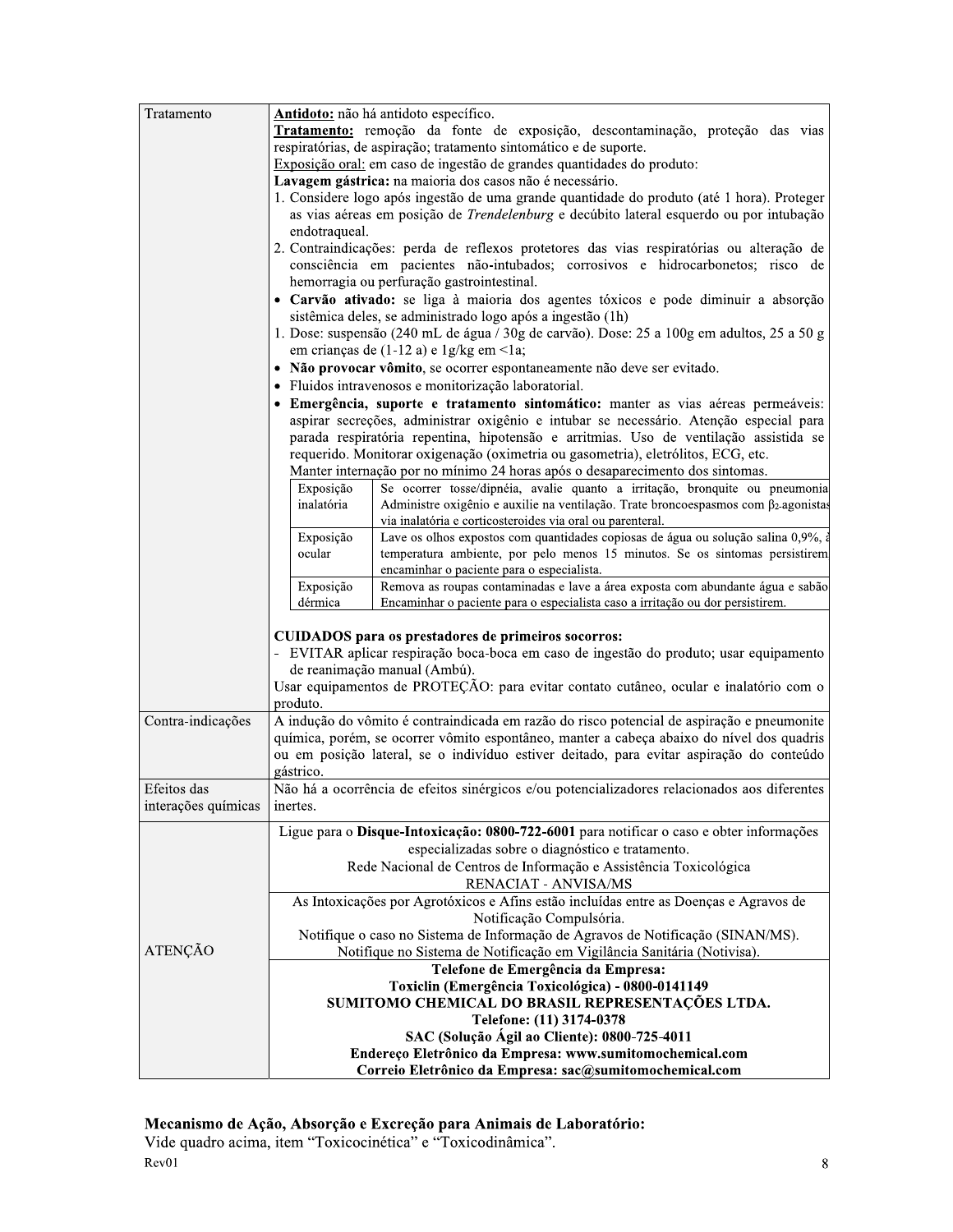#### Efeitos Agudos e Crônicos para Animais de Laboratório: **Efeitos agudos:**

- $DL_{50}$  oral em ratos: maior que 2.000 mg/Kg p.c.
- DL<sub>50</sub> cutânea em ratos: maior que 4.000 mg/Kg p.c.
- CL<sub>50</sub> inalatória: não determinada nas condições do teste.
- Corrosão/irritação cutânea em coelhos: Produto não irritante. A substância-teste aplicada na pele dos coelhos não causou nenhuma irritação cutânea. Nenhuma alteração comportamental ou clínica relacionada ao tratamento foi observada durante o período de observação.
- Corrosão/irritação ocular em coelhos: Produto pouco irritante. O produto produziu hiperemia conjuntival em 3/3 dos olhos testados. Todos os sinais de irritação retomaram ao normal na leitura em 24 horas após o tratamento para 3/3 dos olhos testados. Nenhuma alteração comportamental ou clínica relacionada ao tratamento foi notada durante o período de observação.
- Sensibilização cutânea em cobaias: O produto não é sensibilizante.
- Sensibilização respiratória: dado não disponível.
- Mutagenicidade: O produto não é mutagênico.

#### Efeitos crônicos com o produto técnico para Animais de Laboratório:

Flumioxazina: Em estudos de até 2 anos de duração, realizados com ratos, foram observadas anemia e insuficiência renal.

Ametrina: A carcinogenicidade da ametrina foi investigada em estudos a longo prazo conduzidos em ratos e camundongos por vial oral nas doses 5000, 4000 e 2000 ppm (ratos) e 0, 10, 1000 e 2000 ppm (camundongos). Os efeitos observados em ratos na dose  $\geq$  500 ppm foram diminuição do peso corpóreo, do consumo de ração e de parâmetros eritrocitários. Exceto pelo hematócrito ligeiramente reduzido em machos da maior dose, os parâmetros eritrocitários foram comparáveis aos controles no final do período de recuperação. Na dose ≥2000 ppm houve diminuição de peso corpóreo e consumo de ração, alteração do peso de órgãos como cérebro, coração, fígado, pulmão, rins, baço, ovários, testículos e timo, além de hiperplasia dos hepatócitos, hiperplasia testicular e mineralização renal relacionados à idade devido ao aumento de sobrevida dos animais. Houve também, em doses acima da dose máxima tolerada, aumento da incidência de tumores em machos (testículo, epidídimo e tireoide) e fêmeas (mamas e fígado) relacionados à idade, comparáveis ao controle histórico ou sem significância estatística (NOAEL 50 ppm, equivalente a 2,0 e 2,5 mg/kg p.c/dia para machos e fêmeas, respectivamente); em camundongos foram observadas reduções significativas nos pesos corpóreos desde do início do estudo até a semana 40 de tratamento em ambos os sexos das duas maiores doses. A incidência de lesões neoplásicas foi comparável entre os grupos controle e tratados e não foi indicativa de efeito do tratamento (NOAEL 10 ppm, correspondendo a 1,5 mg/kg p.c/dia). Com base nesses resultados, conclui-se que a ametrina não possui efeito carcinogênico. Adicionalmente, estudos in vitro e in vivo demonstraram resultados negativos para mutagenicidade. Em estudo de 2 gerações em ratos tratados com ametrina nas doses de 0; 20; 200 ou 2000 ppm, o consumo de ração, o peso corpóreo e o ganho de peso corpóreo foram significativamente reduzidos nos animais parentais na dose de 2000 ppm. Reduções significativas de nascimentos e pesos corpóreos pós-natal foram observadas em filhotes (F1) na dose de 2000 ppm. Também pareceu haver um efeito transitório no peso nos filhotes machos e fêmeas F2 na dose intermediária, relacionado ao maior número de filhotes / ninhada no grupo de dose intermediária em comparação ao grupo controle. Não houve efeitos relacionados à ametrina nos parâmetros reprodutivos, sobrevivência dos filhotes, proporção entre machos e fêmeas ou malformações nas gerações F1 ou F2. Da mesma forma, nenhum achado macroscópico ou microscópico atribuível ao tratamento foi observado nos órgãos reprodutivos. Verificouse que os pesos relativos dos testículos aumentaram significativamente nas maiores doses da geração parental e F1; no entanto, essas diferenças foram atribuídas à redução do peso corpóreo. O NOAEL reprodutivo foi 2000 ppm (146,4 mg/kg/dia para machos e 126,1 mg/kg/ dia para fêmeas), o NOAEL fetal foi 200 ppm (15,5 mg/kg p.c/dia para machos e 13,9 mg/kg p.c/dia para fêmeas). A toxicidade no desenvolvimento foi investigada por estudos em ratos e coelhos tratados com ametrina nas doses de 0, 5; 50 ou 250 mg/kg p.c/dia (ratos) e 0, 1; 10 e 60 mg/kg p.c/dia (coelhos). Em ratos tratados com a maior dose foi observada uma morte, diminuição significativa no consumo de ração, diminuição do peso corpóreo e ganho de peso corpóreo, além de incidência aumentada de hipoatividade, salivação e ptose. As mães tratadas com 50 mg/kg p.c/dia apresentaram aumento da incidência de ptose e salivação, bem como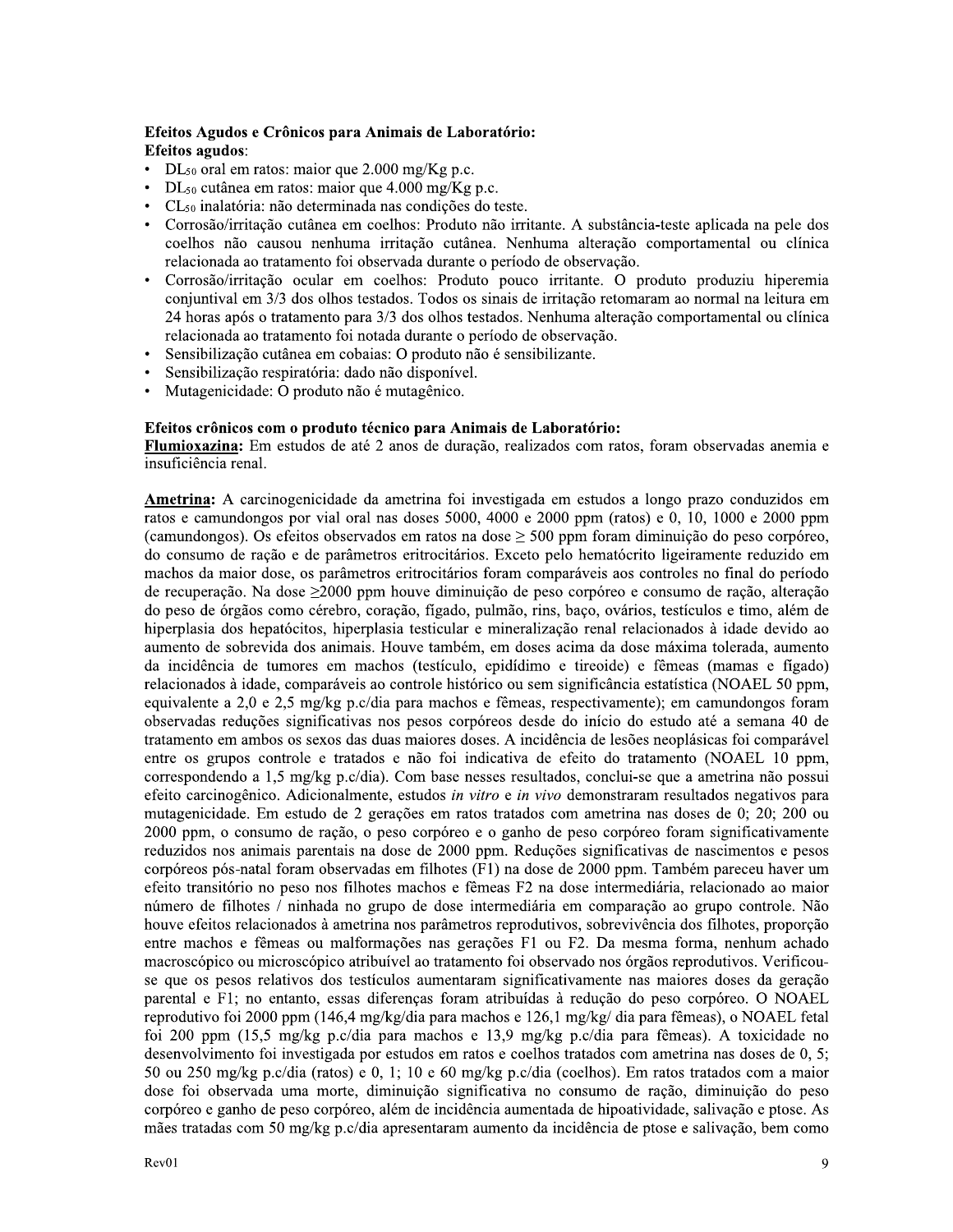diminuição significativa do consumo de ração durante os dias 8 a 10 da gestação. Não foram observados efeitos nos parâmetros reprodutivos. Da mesma forma, não foram observados achados macroscópicos ou microscópicos relacionados ao tratamento. Uma pequena variação esquelética observada nas duas maiores doses foi atribuída à toxicidade materna observada. O NOAEL materno e fetal foi de 5 mg/kg p.c/dia. Em coelhos, na maior dose, observou-se toxicidade materna evidenciada por diminuição no consumo de ração e ganho de peso corpóreo e aumento do peso do fígado. Não foram observados efeitos relacionados à ametrina na reprodução ou desenvolvimento fetal. O NOAEL materno foi de 10 mg kg p.c/dia, enquanto o NOAEL no desenvolvimento foi  $\geq 60$  mg/kg p.c/dia. Não foram observados efeitos teratogênicos nos estudos citados acima. Não há evidências em roedores, coelhos ou cães de que a ametrina ou seus metabólitos afetem adversamente o sistema imunológico em estudos agudos, subcrônicos ou crônicos. Também não foram observadas indicações de efeitos neurotóxicos em estudos de curto e longo prazo com ametrina em ratos, cães, camundongos ou coelhos.

Etilenoglicol: Ratos expostos cronicamente ao etilenoglicol pela dieta exibiram sinais de toxicidade renal e efeitos hepáticos. Um estudo realizado pelo NTP (National Toxicology Program) não identificou aumento na incidência de tumores em camundongos expostos ao etilenoglicol pela dieta. Um estudo epidemiológico sobre mortalidade por câncer renal também não indicou risco aumentado para trabalhadores expostos ao etilenoglicol, portanto o etilenoglicol não é considerado carcinogênico para humanos. Adicionalmente, não há indicação de mutagenicidade por estudos in vivo e in vitro. O etilenoglicol pode causar toxicidade no desenvolvimento caracterizada por malformações e variações esqueléticas em camundongos e ratos quando administrado por gavagem durante o período de organogênese. Por outro lado, a administração de etilenoglicol em coelhos prenhes durante a organogênese em doses de até 2000 mg/kg p.c./dia por gavagem não teve efeito sobre a progênie, enquanto a dose mais alta foi associada à mortalidade materna substancial (42%). Investigações subsequentes, tanto in vivo quanto in vitro, estabeleceram que a toxicidade do desenvolvimento do etilenoglicol em ratos está relacionada ao acúmulo de ácido glicólico no sangue e à acidose metabólica. A toxicidade do ácido glicólico, tanto in vivo quanto in vitro, é exacerbada sob condições ácidas e está relacionado a sua distribuição. Quando o etilenoglicol foi administrado a ratos e coelhos em uma dose tóxica para o desenvolvimento (1000 mg/kg p.c./dia), verificou-se que o ácido glicólico foi distribuído preferencialmente no embrião de ratos em comparação ao sangue materno; o contrário foi observado em coelhos. Investigações recentes demonstraram que a captação de ácido glicólico no embrião de ratos ocorre predominantemente por uma proteína transportadora de captação ativa específica, dependente de pH, consistente com os transportadores de monocarboxilato (MCT) ligados a prótons. Existem duas isoformas do MCT na placenta, uma isoforma de alta afinidade (MCT1) e uma isoforma de baixa afinidade (MCT4). Novos resultados indicam que a polaridade dessas isoformas no sinciciotrofoblasto da placenta de camundongos e ratos é oposta a do coelho e a da placenta humana. Portanto, propõe-se que o coelho seja a espécie mais apropriada para avaliar a toxicidade no desenvolvimento do etilenoglicol em humanos. Como tal, uma vez que o etilenoglicol não é um tóxico para o desenvolvimento no coelho, ele não é considerado tóxico para a reprodução em humanos.

## DADOS RELATIVOS À PROTEÇÃO DO MEIO AMBIENTE:

#### 1. PRECAUÇÕES DE USO E ADVERTÊNCIAS QUANTO AOS CUIDADOS DE PROTEÇÃO **AO MEIO AMBIENTE:**

Este produto é:

Altamente Perigoso ao Meio Ambiente (CLASSE I).

#### MUITO PERIGOSO AO MEIO AMBIENTE (CLASSE II).

Perigoso ao Meio Ambiente (CLASSE III).

Pouco Perigoso ao Meio Ambiente (CLASSE IV).

- Este produto é ALTAMENTE PERSISTENTE no meio ambiente.
- Este produto é ALTAMENTE TÓXICO para organismos aquáticos (Algas).
- Evite a contaminação ambiental. Preserve a Natureza.
- Não utilize equipamento com vazamentos.
- Não aplique o produto na presença de ventos fortes ou nas horas mais quentes.
- Aplique somente as doses recomendadas.

 $\mathbf X$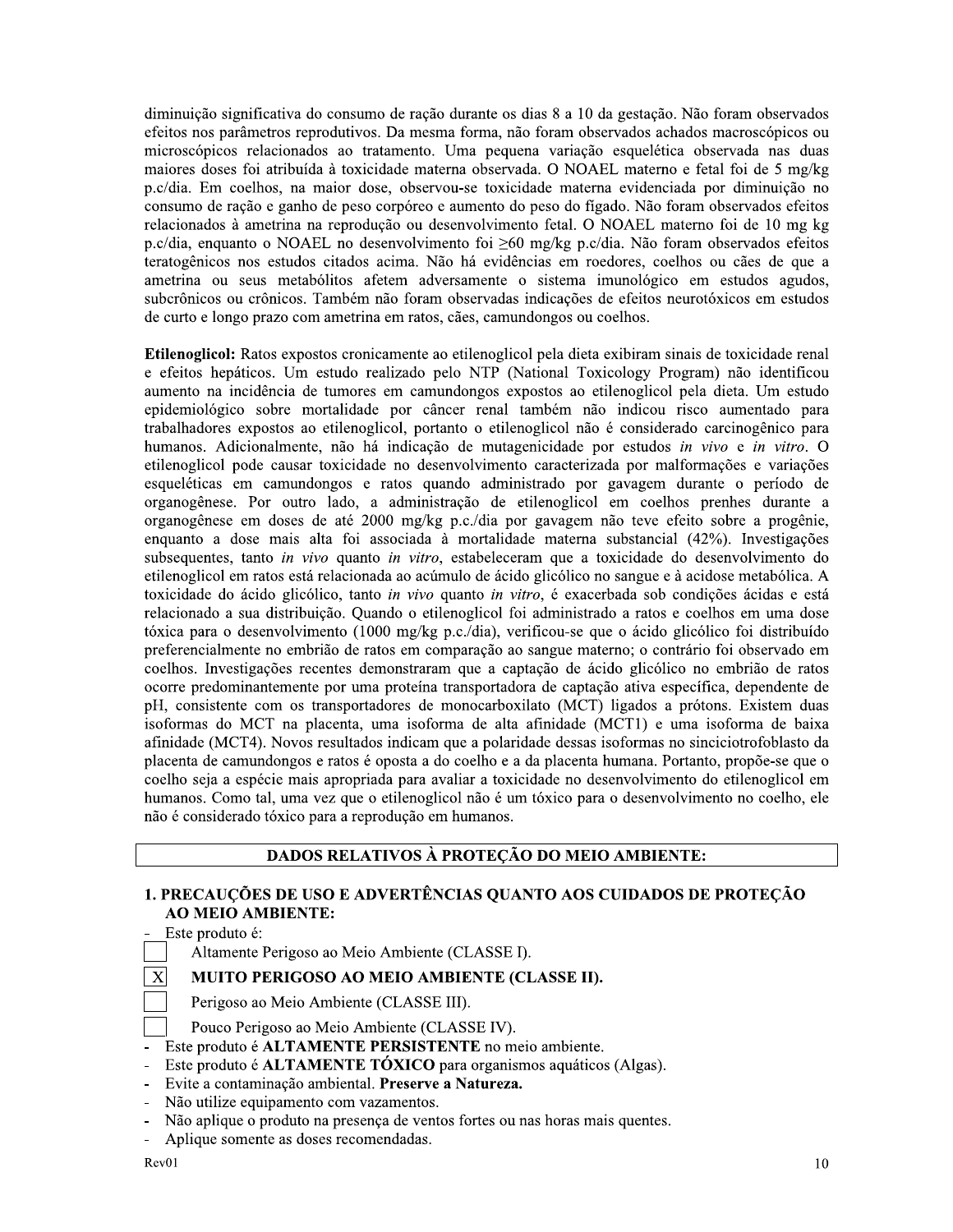- Não lave as embalagens ou equipamento aplicador em lagos, fontes, rios e demais corpos de água. Evite a contaminação da água.
- A destinação inadequada de embalagens ou restos de produtos ocasiona contaminação do solo, da água e do ar, prejudicando a fauna, a flora e a saúde das pessoas.
- Não execute aplicação aérea de agrotóxicos em áreas situadas a uma distância inferior a 500 (quinhentos) metros de povoação e de mananciais de captação de água para abastecimento público e de 250 (duzentos e cinquenta) metros de mananciais de água, moradias isoladas, agrupamentos de animais e vegetação suscetível a danos.
- Observe as disposições constantes na legislação estadual e municipal concernentes às atividades aeroagrícolas.

#### 2. INSTRUÇÕES DE ARMAZENAMENTO DO PRODUTO, VISANDO SUA CONSERVAÇÃO E PREVENÇÃO CONTRA ACIDENTES:

- Mantenha o produto em sua embalagem original, sempre fechada.
- O local deve ser exclusivo para produtos tóxicos, devendo ser isolado de alimentos, bebidas, rações ou  $\Box$ outros materiais.
- A construção deve ser de alvenaria ou de material não combustível.
- O local deve ser ventilado, coberto e ter piso impermeável.
- Coloque placa de advertência com os dizeres: CUIDADO VENENO.
- Tranque o local, evitando o acesso de pessoas não autorizadas, principalmente criancas.
- Deve haver sempre embalagens adequadas disponíveis, para envolver embalagens rompidas ou para o recolhimento de produtos vazados.
- Em caso de armazéns, deverão ser seguidas as instruções constantes da NBR 9843 da Associação Brasileira de Normas Técnicas - ABNT.
- Observe as disposições constantes da legislação estadual ou municipal.

## 3. INSTRUÇÕES EM CASO DE ACIDENTES:

- Isole e sinalize a área contaminada.
- Contate as autoridades locais competentes e a Empresa SUMITOMO CHEMICAL DO BRASIL REPRESENTAÇÕES LTDA. - telefone de Emergência: 0800-17-2020.
- Utilize equipamento de proteção individual EPI (macacão impermeável, luvas e botas de borracha, óculos protetor e máscara com filtros).
- Em caso de derrame, siga as instruções abaixo:
	- Piso pavimentado: absorver o produto com serragem ou areia, recolher o material com auxílio de uma pá e colocar em recipiente lacrado e identificado devidamente. O produto derramado não deverá mais ser utilizado. Neste caso, consulte o registrante através do telefone indicado no rótulo para a sua devolução e destinação final.
	- $\bullet$ Solo: retire as camadas de terra contaminada até atingir o solo não contaminado, recolha esse material e coloque em um recipiente lacrado e devidamente identificado. Contate a empresa registrante conforme indicado acima.
	- $\bullet$ Corpos d'água: interrompa imediatamente a captação para o consumo humano ou animal, contate o órgão ambiental mais próximo e o centro de emergência da empresa, visto que as medidas a serem adotadas dependem das proporções do acidente, das características do corpo hídrico em questão e da quantidade do produto envolvido.
- Em caso de incêndio, use extintores de água em forma de neblina, ficando a favor do vento para evitar intoxicação.

#### 4. PROCEDIMENTOS DE LAVAGEM, ARMAZENAMENTO, DEVOLUÇÃO, TRANSPORTE E DESTINAÇÃO DE EMBALAGENS VAZIAS E RESTOS DE PRODUTOS IMPRÓPRIOS PARA UTILIZAÇÃO OU EM DESUSO:

## EMBALAGEM RÍGIDA LAVÁVEL

## **LAVAGEM DA EMBALAGEM**

Durante o procedimento de lavagem o operador deverá estar utilizando os mesmos EPI's - Equipamentos de Proteção Individual - recomendados para o preparo da calda do produto.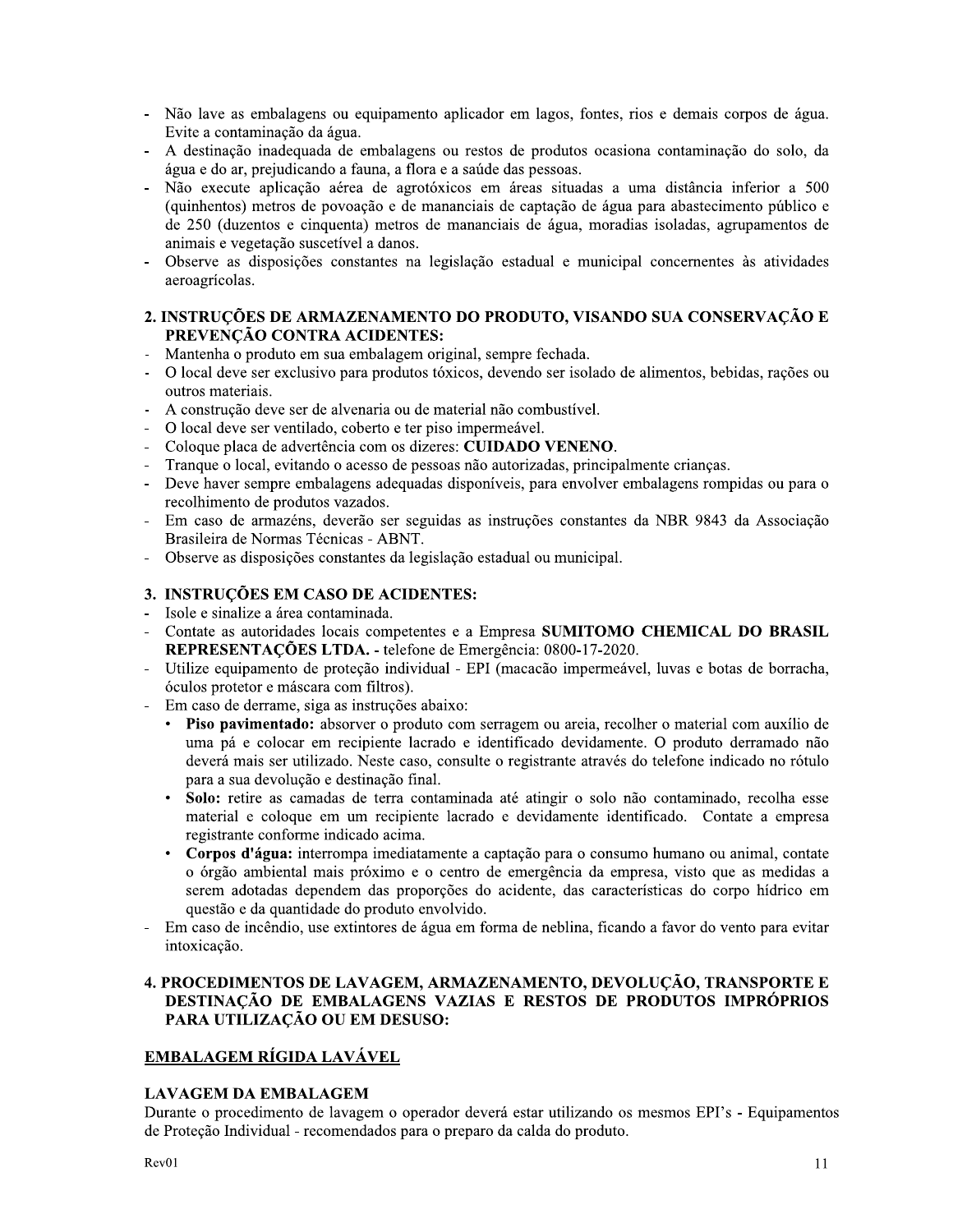#### Tríplice Lavagem (Lavagem Manual)

Esta embalagem deverá ser submetida ao processo de Tríplice Lavagem, imediatamente após o seu esvaziamento, adotando-se os seguintes procedimentos:

Esvazie completamente o conteúdo da embalagem no tanque do pulverizador, mantendo-a na posição vertical durante 30 segundos;

Adicione água limpa à embalagem até ¼ do seu volume;

Tampe bem a embalagem e agite-a, por 30 segundos;

Despeje a água de lavagem no tanque pulverizador;

Faça esta operação três vezes;

Inutilize a embalagem plástica ou metálica perfurando o fundo.

#### Lavagem sob Pressão:

Ao utilizar pulverizadores dotados de equipamentos de lavagens sob pressão seguir os seguintes procedimentos:

- Encaixe a embalagem vazia no local apropriado do funil instalado no pulverizador;
- Acione o mecanismo para liberar o jato de água;
- Direcionar o jato de água para todas as paredes internas da embalagem, por 30 segundos;
- A água de lavagem deve ser transferida para o tanque do pulverizador;
- $\overline{a}$ Inutilize a embalagem plástica ou metálica, perfurando o fundo.

Ao utilizar equipamento independente para lavagem sob pressão adotar os seguintes procedimentos:

- Imediatamente após o esvaziamento do conteúdo original da embalagem, mantê-la invertida sobre a boca do tanque de pulverização, em posição vertical, durante 30 segundos;
- Manter a embalagem nessa posição, introduzir a ponta do equipamento de lavagem sob pressão, direcionando o jato de água para todas as paredes internas da embalagem, por 30 segundos;
- Toda água de lavagem é dirigida diretamente para o tanque do pulverizador;  $\mathbb{L}$
- $\overline{a}$ Inutilize a embalagem plástica ou metálica, perfurando o fundo.

#### ARMAZENAMENTO DA EMBALAGEM VAZIA

Após a realização da Tríplice Lavagem ou Lavagem Sob Pressão, esta embalagem deve ser armazenada com tampa, em caixa coletiva, quando existente, separadamente das embalagens não lavadas.

O armazenamento das embalagens vazias, até sua devolução pelo usuário, deve ser efetuado em local coberto, ventilado, ao abrigo de chuva e com piso impermeável, ou no próprio local onde guardadas as embalagens cheias.

## DEVOLUÇÃO DA EMBALAGEM VAZIA

No prazo de até um ano da data da compra, é obrigatória a devolução da embalagem vazia, com tampa, pelo usuário, ao estabelecimento onde foi adquirido o produto ou no local indicado na nota fiscal, emitida no ato da compra.

Caso o produto não tenha sido totalmente utilizado nesse prazo e ainda estiver dentro de seu prazo de validade, será facultada a devolução da embalagem em até 6 (seis) meses após o término do prazo de validade.

O usuário deve guardar o comprovante de devolução para efeito de fiscalização, pelo prazo mínimo de um ano após a devolução da embalagem vazia

#### **TRANSPORTE**

As embalagens vazias não podem ser transportadas junto com alimentos, bebidas, medicamentos, rações, animais e pessoas.

# EMBALAGEM RÍGIDA NÃO LAVÁVEL

#### ESTA EMBALAGEM NÃO PODE SER LAVADA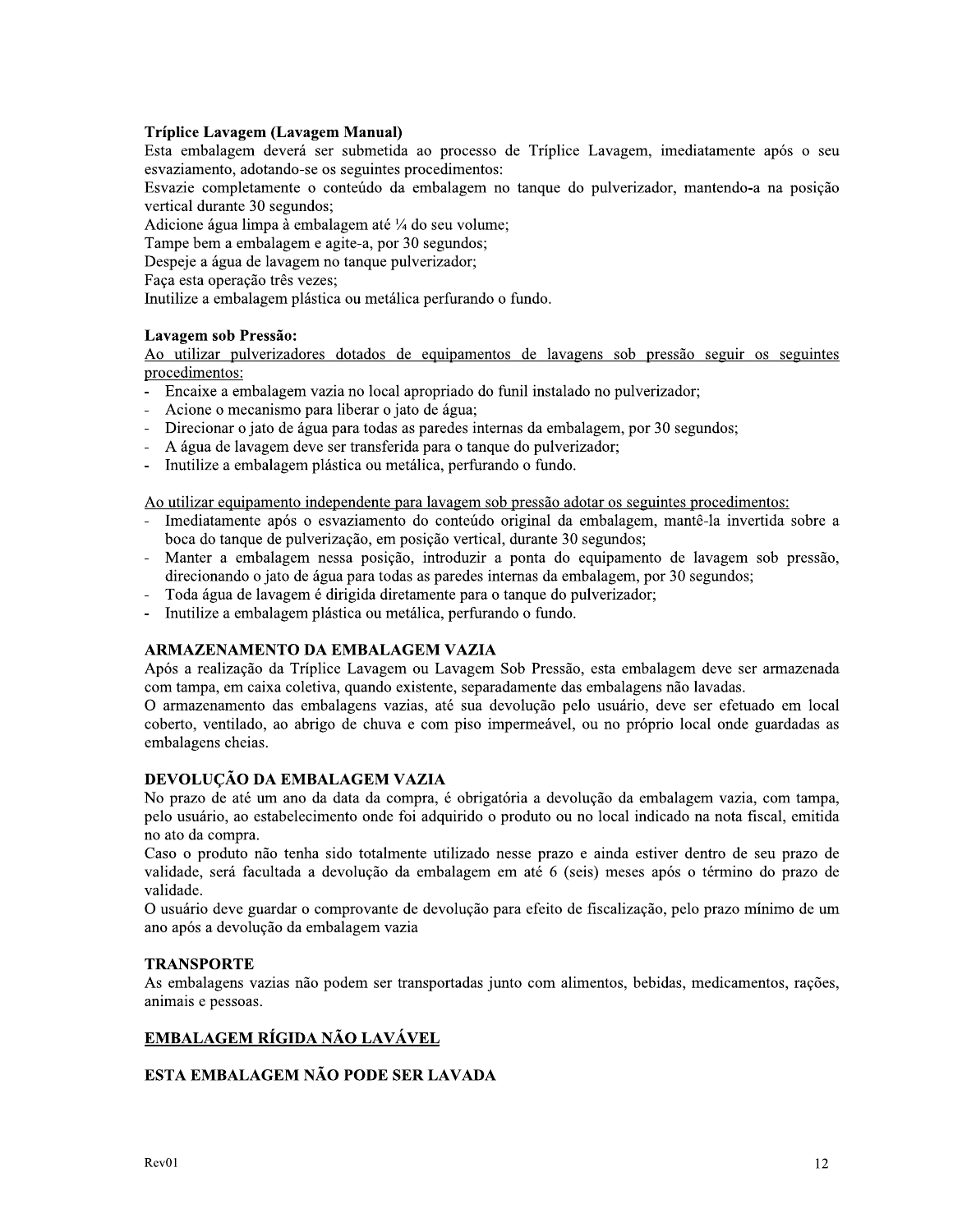#### **ARMAZENAMENTO DA EMBALAGEM VAZIA**

O armazenamento da embalagem vazia, até sua devolução pelo usuário, deve ser efetuado em local coberto, ventilado, ao abrigo de chuva e com piso impermeável, no próprio local onde são guardadas as embalagens cheias.

Essa embalagem deve ser armazenada com sua tampa, em caixa coletiva, quando existente, separadamente das embalagens lavadas.

#### DEVOLUCÃO DA EMBALAGEM VAZIA

No prazo de até um ano da data da compra, é obrigatória a devolução da embalagem vazia, com tampa, pelo usuário, ao estabelecimento onde foi adquirido o produto ou no local indicado na nota fiscal, emitida no ato da compra.

Caso o produto não tenha sido totalmente utilizado nesse prazo e ainda estiver dentro de seu prazo de validade, será facultada a devolução da embalagem em até 6 (seis) meses após o término do prazo de validade.

O usuário deve guardar o comprovante de devolução para efeito de fiscalização, pelo prazo mínimo de um ano após a devolução da embalagem vazia.

#### **TRANSPORTE**

As embalagens vazias não podem ser transportadas junto com alimentos, bebidas, medicamentos, rações, animais e pessoas.

#### EMBALAGEM SECUNDÁRIA (NÃO CONTAMINADA)

# ESTA EMBALAGEM NÃO PODE SER LAVADA

#### ARMAZENAMENTO DA EMBALAGEM VAZIA

O armazenamento da embalagem vazia, até sua devolução pelo usuário, deve ser efetuado em local coberto, ventilado, ao abrigo de chuva e com piso impermeável, no próprio local onde são guardadas as embalagens cheias.

#### DEVOLUÇÃO DA EMBALAGEM VAZIA

É obrigatória a devolução da embalagem vazia, pelo usuário, onde foi adquirido o produto ou no local indicado na nota fiscal, emitida pelo estabelecimento comercial.

#### **TRANSPORTE**

As embalagens vazias não podem ser transportadas junto com alimentos, bebidas, medicamentos, rações, animais e pessoas.

# DESTINAÇÃO FINAL DAS EMBALAGENS VAZIAS

A destinação final das embalagens vazias, após a devolução pelos usuários, somente poderá ser realizada pela Empresa Registrante ou por empresas legalmente autorizadas pelos órgãos competentes.

#### É PROIBIDO AO USUÁRIO A REUTILIZAÇÃO E A RECICLAGEM DESTA EMBALAGEM VAZIA OU O FRACIONAMENTO E REEMBALAGEM DESTE PRODUTO.

#### EFEITOS SOBRE O MEIO AMBIENTE DECORRENTES DA DESTINAÇÃO INADEQUADA DA EMBALAGEM VAZIA E RESTOS DE PRODUTOS

A destinação inadequada das embalagens vazias e restos de produtos no meio ambiente causa contaminação do solo, da água e do ar prejudicando a fauna, a flora e a saúde das pessoas.

#### PRODUTOS IMPRÓPRIOS PARA UTILIZAÇÃO OU EM DESUSO

Caso este produto venha a se tornar impróprio para utilização ou em desuso, consulte o registrante através do telefone indicado no rótulo para sua devolução e destinação final.

A desativação do produto é feita através de incineração em fornos destinados para esse tipo de operação, equipados com câmara de lavagem de gases efluentes e aprovados por órgão ambiental competente.